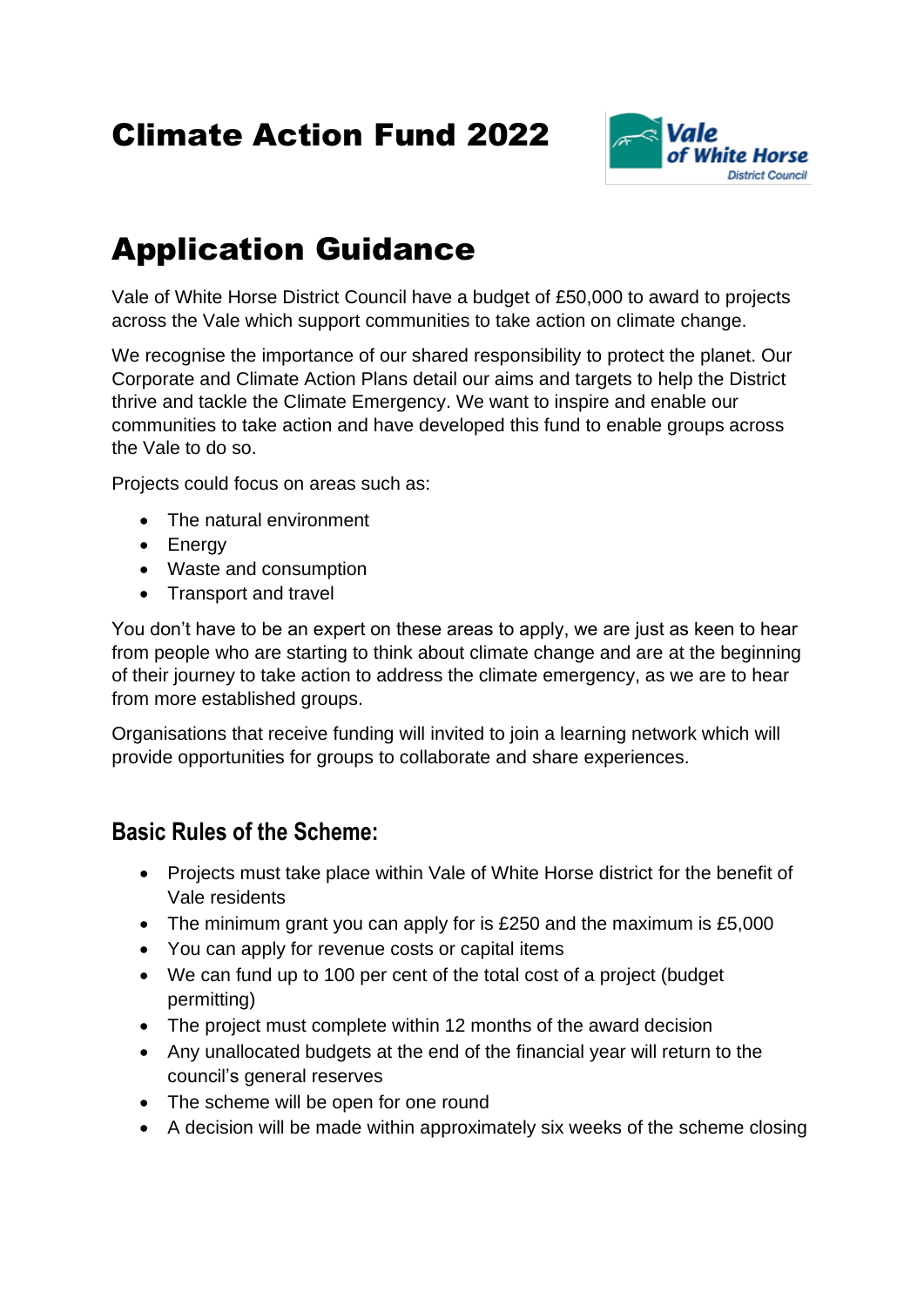# **Who is eligible?**

- Town/parish councils and parish meetings
- Town/parish councils can collaborate with local unconstituted groups and apply on their behalf
- Local 'not for profit' organisations, this can include a company limited by guarantee which does not distribute any surplus it makes to its members, whose primary purpose is to benefit the residents of Vale of White Horse who can:
	- o Provide with their application a copy of a recent bank statement in the name of the organisation applying (no more than two months old)
	- o Provide on request a copy of the organisation's detailed financial records e.g. income/expenditure/reserves for the most recent complete financial year– or projections for new organisations
	- o Provide on request a copy of their governing document (like a constitution, set of rules, articles of association etc) that demonstrates they are a 'not for profit organisation' and the project they are applying for matches the organisation objectives
	- o Confirm their organisation has named officers, members, or trustees on a management committee/board.

To mitigate against any misuse of a grant or to the council's reputation from this relaxed criterion to apply for a grant, officers will request the governance and financial documents mentioned above for every fifth application, and any organisations who have not received council funding in the last 12 months.

## **Who is not eligible?**

- Other local authorities/public sector bodies (for example Oxfordshire County Council, NHS trusts). Please note: Town/parish councils and parish meetings are eligible to apply
- Schools, colleges, universities
- Groups who raise funds on behalf of or will improve/create facilities that will predominately benefit an ineligible organisation
- Individuals (this includes making any payments to individuals on behalf of community groups)
- Profit-based businesses (private businesses)
- Political and lobbying groups
- Organisations who operate a grant scheme of their own or who budget for giving grants/donations in their annual budget. Please note: Town/parish councils and parish meetings are eligible to apply
- Nationwide organisations (except where they have a local constitution and/or local bank account. We may also make exceptions if a project clearly relates to a local hub/branch of the organisation)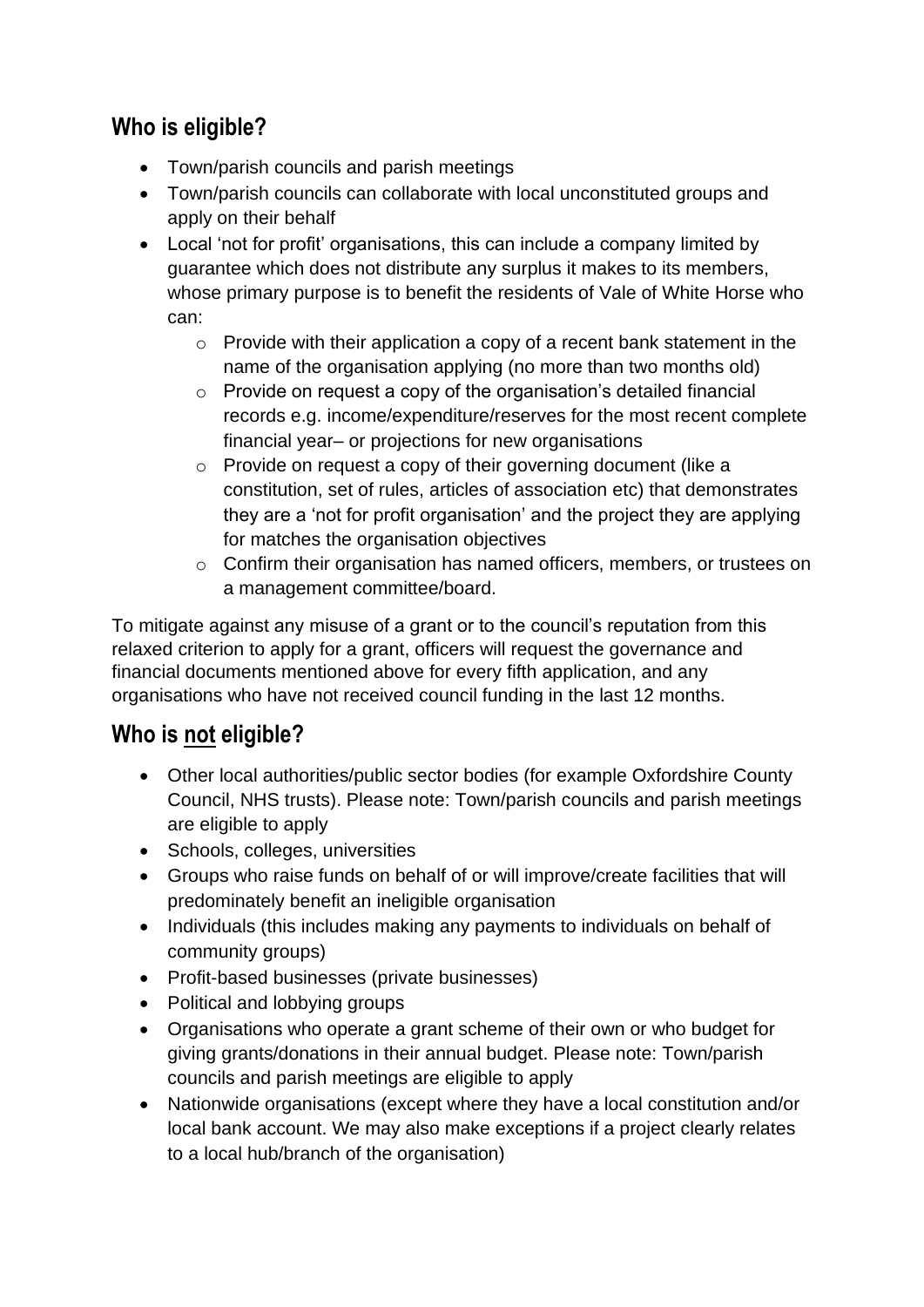# **What kind of work/services can we fund?**

We will fund projects which inspire and deliver action to address climate change through community cohesion. Organisations must ensure that they have support from the wider community and projects should contribute to the achievement of the council's Corporate Plan priorities (2020-24): tackling the Climate Emergency, building healthy communities and working in partnership.

To meet the criteria for this fund, we would like projects to effect and drive change, making a positive impact on the climate through:

- Increasing awareness and knowledge of the climate emergency
- Encouraging residents and/or groups that are at the beginning their journey to take action to address the climate emergency. If you are an established group we would like you to support and encourage potential new members
- Building community connections and cohesion through working in partnership. For example, this could include doing a project in partnership with a local community sports team

#### **Appropriate projects could include, but are not limited to:**

- Organising a community clothes/toy/household items swap and/or loan scheme to support waste minimisation
- Building a community wildflower garden with signage which explains the importance of wildflowers and biodiversity to the environment
- Organising and hosting a community learning event on climate action
- Replacement of existing flood lighting at local tennis court to LED lighting
- Putting in cycle racks by the local shops/services and enhancing wayfinding in a local community to encourage walking and cycling as alternative modes of transport

## **What we will not fund:**

- Retrospective funding for work/projects that will complete before our decision is made (We will consider projects that have started; however, we will not be able to fund any retrospective costs.)
- Projects that do not demonstrate a clear benefit to the community in which they are taking place
- Statutory activities/requirements that either the council or another publicsector organisation is responsible for delivering, such as schools, public highways, public rights of way and road safety measures. We will consider activities that a parish council has the powers to deliver, but not a statutory duty to provide
- Litter picking activities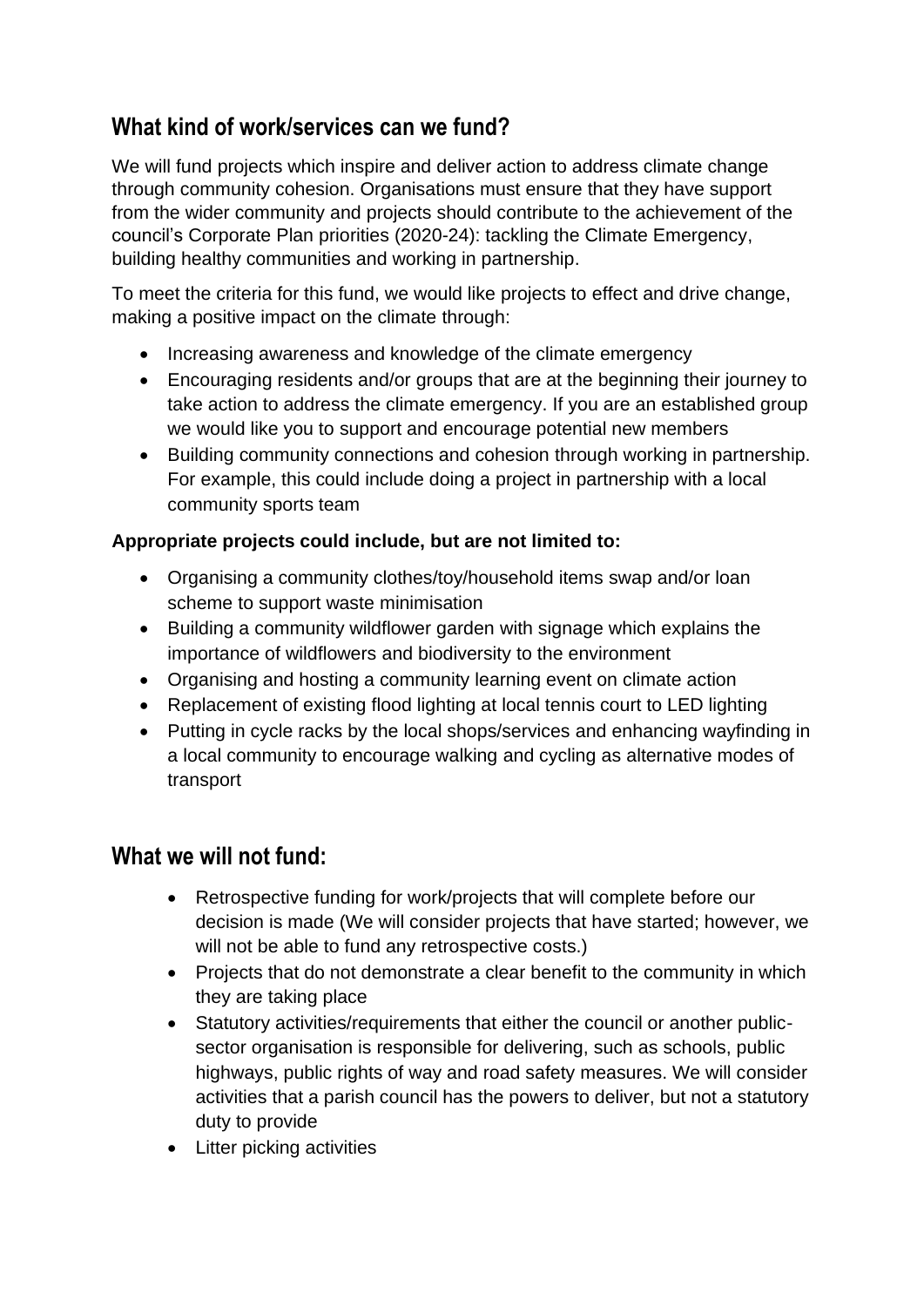- Recurring revenue costs, like salaries, rent, rates and maintenance (like boiler servicing). We will consider salaries for a one-off pilot projects – lasting no longer than 3-6 months. We will also consider room hire to hold regular climate action group events or meetings.
- Costs that relate to other council services e.g. planning applications or building regulation fees
- Alcoholic refreshments
- Clothing such as uniforms. We will consider safety kit such as highvisibility clothing
- Projects that specifically benefit private businesses
- Political activities, lobbying or campaigning
- Projects that don't align with the council's equalities objectives and/or the Equality Act 2010

# **Opening and closing dates**

The scheme will open in March and will have one round, closing six weeks later. We will publicise the dates on our website and through our social media platforms.

# **Application and Award Process**

- 1. Organisations apply using the council's online grants management system ('the system'), accessible from our website [https://www.whitehorsedc.gov.uk/vale-of](https://www.whitehorsedc.gov.uk/vale-of-white-horse-district-council/community-support/grants)[white-horse-district-council/community-support/grants](https://www.whitehorsedc.gov.uk/vale-of-white-horse-district-council/community-support/grants) Applicants should read the guidance notes on our website before completing an application.
- 2. We'll usually make our decision within six weeks of the scheme closing date.
- 3. Council officers will check the eligibility of the application (including the additional checks if required) and liaise with the applicant, if necessary, to establish eligibility.

If eligible, officers will prepare a short summary of the application including key information from the application, concerns and recommended scoring to the relevant head of service usually within three weeks of the scheme closing.

- 4. The relevant head of service will then make award decisions in consultation with the relevant cabinet member. Their decisions are final and aren't subject to appeal or call-in.
- 5. Once the community enablement team receive the award decision, they will save it on the grants system, publish the decision on the council's website (in summary once the scheme closes) and either;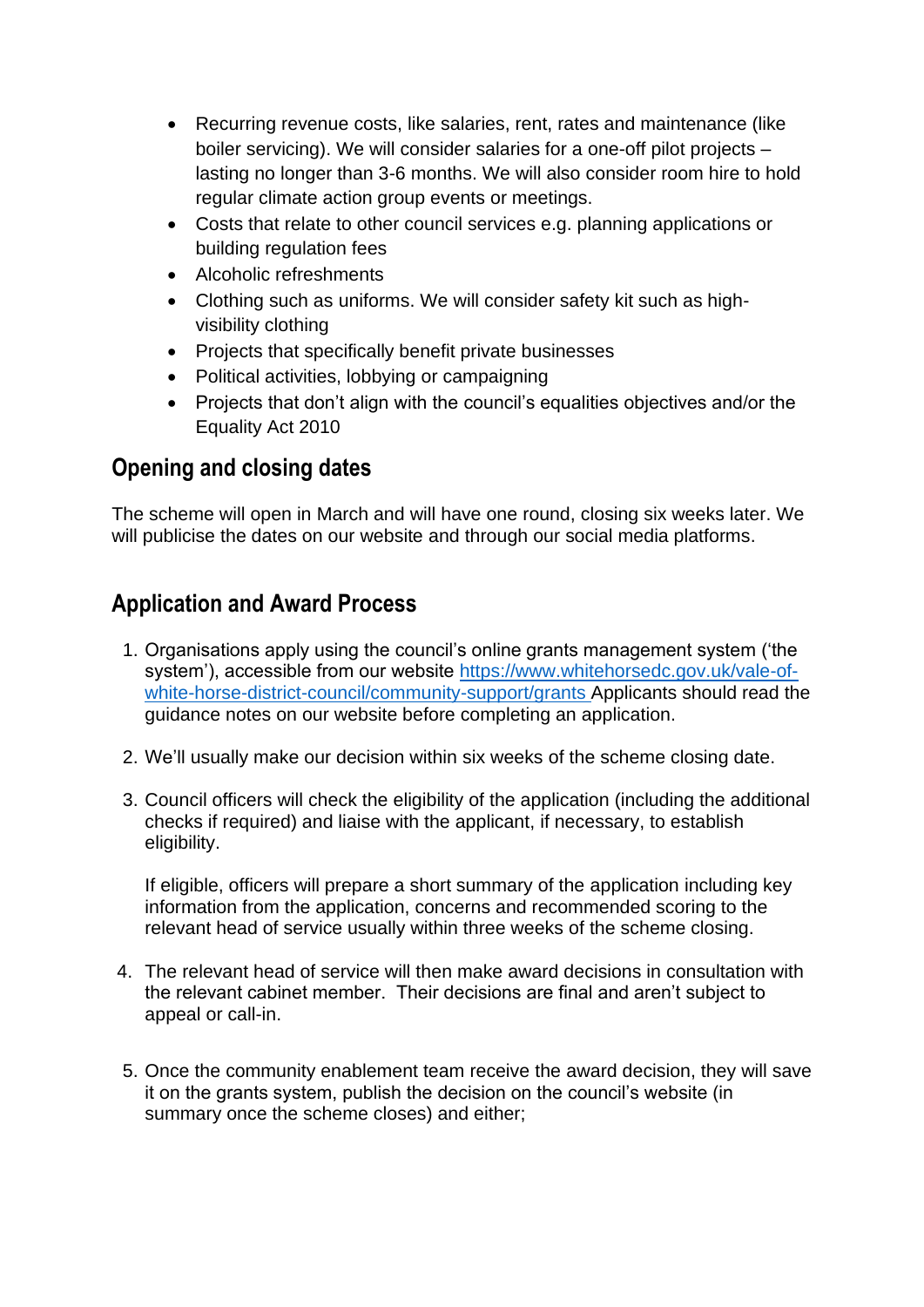- a. send a grant offer letter to the applicant that will include our standard (and any special) conditions and a grant acceptance form they must complete and return
- b. inform the applicant that they were unsuccessful.
- 6. The applicant must sign and return the acceptance form to the community enablement team, confirming they will meet all our conditions and give the bank details for their organisation.
- 7. On receipt of the acceptance form the community enablement team will release the grant payment in line with the offer letter, following agreement from the relevant head of service. **All payments must be made by BACs to an account in the name of the organisation making the grant application.**

### **Standard conditions**

- The organisation must spend the grant on the project listed in their application and within 12 months from the decision to award a grant or they will return the funding
- If requested, the organisation will return a proportionate amount of the grant if the project costs less than expected or they receive additional funding towards the project. The minimum request will be £50.
- The funding is non-transferrable unless agreed by the council in writing in advance of any spending. Any unspent funds will be returned to the council upon request. The minimum request will be £50.
- The organisation will comply with all relevant statutes and regulations related to its status, objectives and delivery of its core activities
- The organisation must have appropriate policies in place to safeguard children, young people and vulnerable adults, and comply with equalities, GDPR, COVID safety, and any other relevant legislation.
- The organisation must consult the community enablement team before making significant changes to the project/work covered by the grant and officers will confirm with the councillor(s) that they agree to these changes before responding to the applicant.
- The organisation will acknowledge the council's support in any press, publicity or promotion of the project.
- The organisation acknowledges the council accepts no responsibility or liability for this project or the facilities it provides now or in the future.

## **Monitoring the grants**

- The grants system will record all applications, decisions and remaining balances. We will publish grants awarded on the council's website.
- The community enablement team will monitor every grant awarded to ensure spending is appropriate.